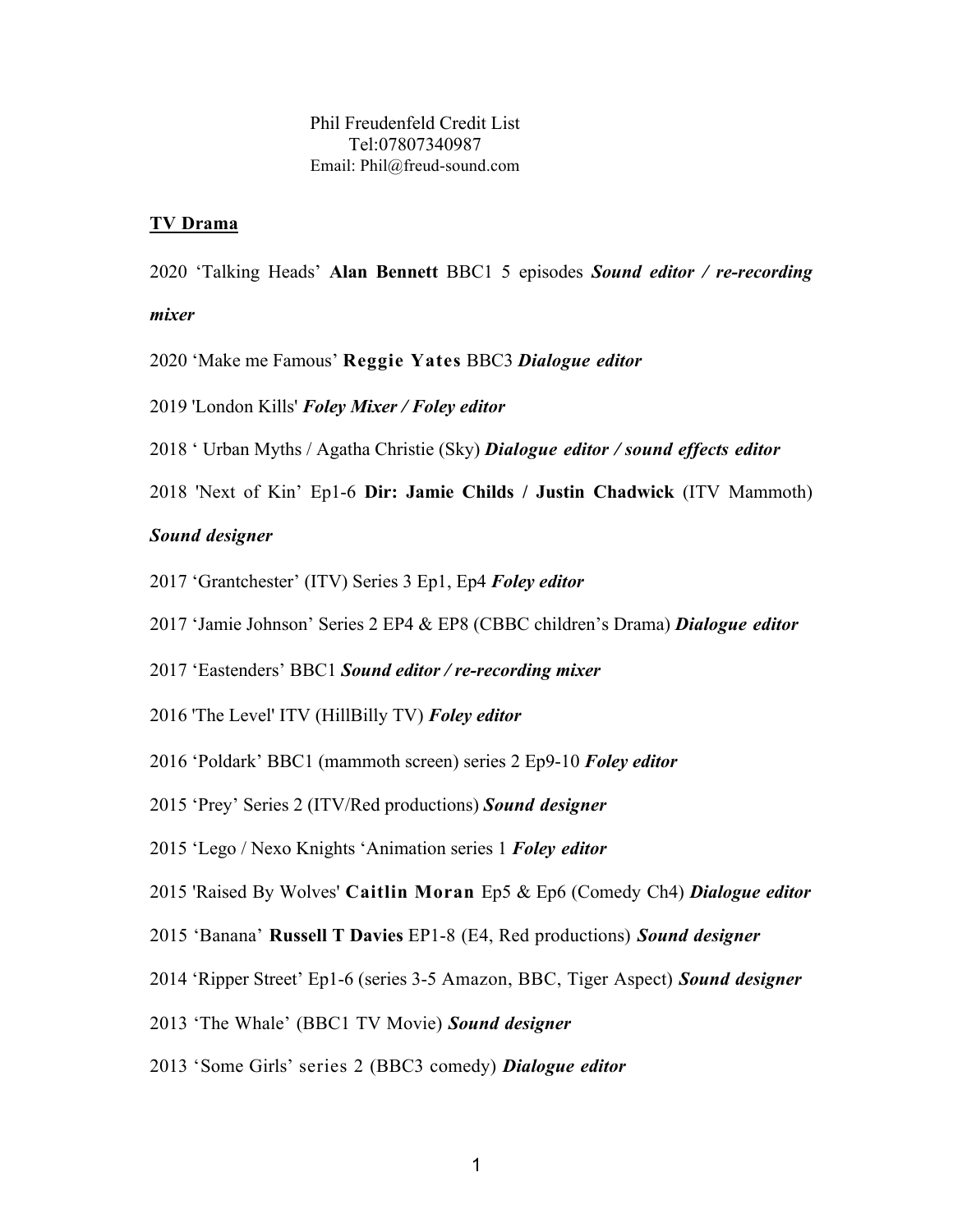#### **TV Drama**

2013 'Love & Marriage' Ep1-6 (ITV Drama) *Sound designer*

2013 'Dates' **Bryan Elsley** Episodes 3,4,6 & 7 (Ch4 drama*) Dialogue editor /* 

### *Sound designer*

- 2013 'The Politician's Husband' (BBC Drama) *Sound effects editor*
- 2013 'Way To Go' Ep2 & 6 (BBC Comedy) *Sound effects editor*
- 2012 'The Best Possible Taste' **James Strong** (BBC Drama) *Sound Designer*
- 2012 'The Line Of Duty' **Jed Mercurio** Series 1 Ep1-5 (BBC Drama) *Sound*

### *designer*

- 2011 'Injustice' Ep1 (ITV Drama) *Sound designer*
- 2010 'Bookaboo' 'Bears in Bed' (Children's TV) *Sound effect's editor*
- 2010 'Phone Shop' Series 1 Ep3 6 (BBC comedy) *Dialogue Editor*
- 2008 'Freezing' (BBC Comedy) *Foley editor / sound effects editor*
- 2008 'White Girl' (BBC Drama) *Foley Editor*
- 2007 'Oliver Twist' **Coky Giedroyc** (BBC Drama) *Foley editor*
- 2007 'Coming down the Mountain' (ITV Drama) *Sound designer*
- 2007 'Persuasion' **Adrian Shergold** (Drama) *Sound designer*
- 2007 'Hell Bent for Leather' (Ch4 Comedy) *Sound designer*
- 2006 'Fear Of Fanny' **Coky Giedroyc** (BBC Comedy) *Foley Editor*
- 2006 'Viva Blackpool' **Catherine Morshead** (BBC Comedy) *Sound designer*
- 2006 'Kindness of Strangers' **Tony Smith** (ITV Drama) *Sound designer*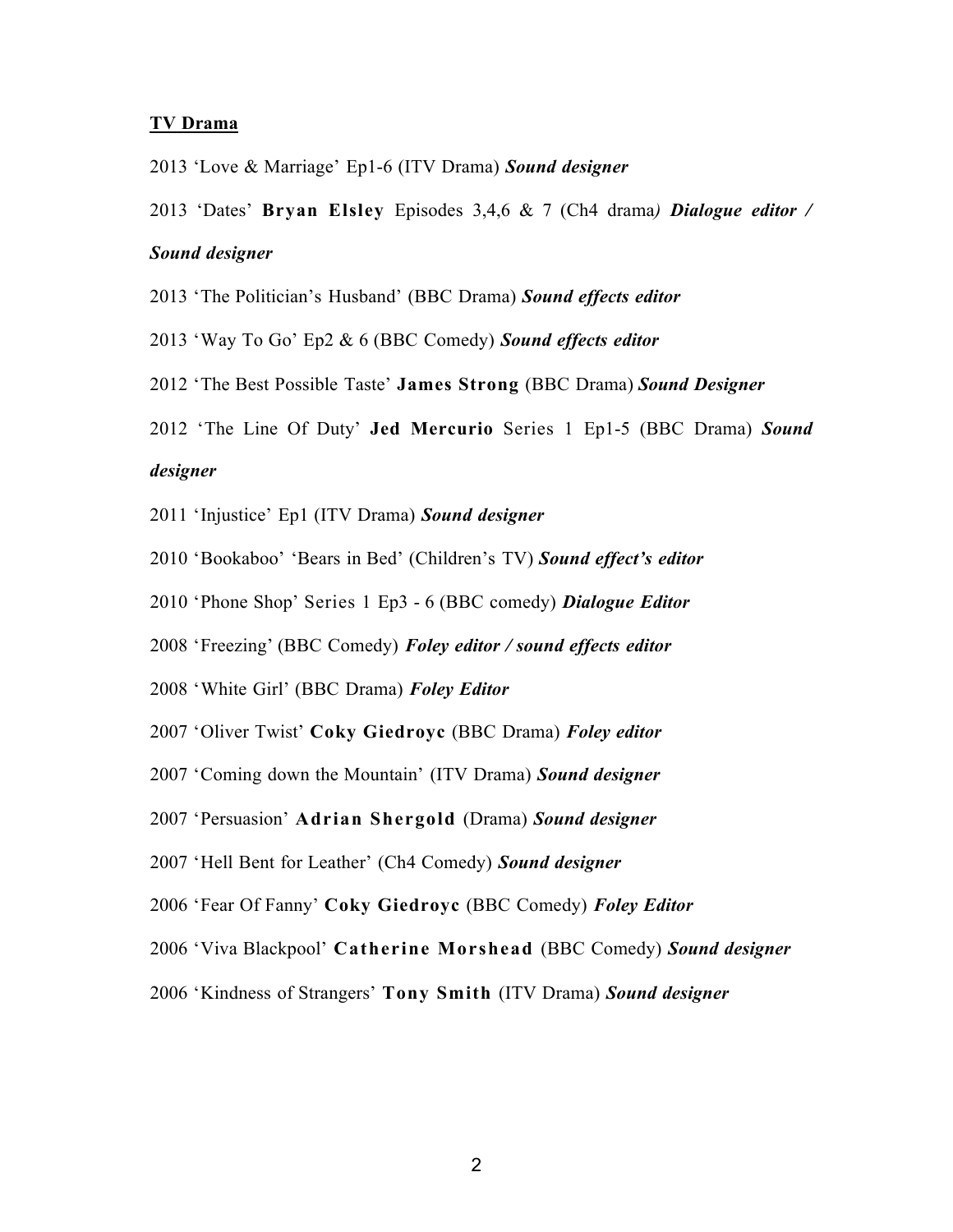## **Film**

- 2015 'And then I was French' *Sound designer*
- 2015 'A Reason to Leave' *Sound designer*
- 'The Goob' *(BBC films) Sound designer*
- 'Top Dog' *Sound designer*
- 'She the Monster' *Sound effects editor / Foley mixer/ Foley editor*
- 'Ghosted' *Sound designer*
- 'Alice in Wonderland.' **(Dir: Tim Burton)** *<sup>1</sup>stAssistant sound editor*
- Majesty. *Sound designer*
- Cheri. **(Dir: Stephen Frears)** *Assistant sound editor*
- The Agent. *(Sound designer / Sound effect's editor)*
- Boogie Woogie. *Sound designer*
- French Film. *Foley editor*
- In the Hands of the Gods. *Supervising Sound Editor*
- Grow your own. *Foley editor*
- The Christmas Miracle of Jonathan Toomey. *Foley editor*
- Death at a Funeral**. (Dir: Frank Oz)** *Foley mixer*
- The Edge of Love. **(Dir: John Maybury)** *Foley editor / Foley mixer/*

### *Assistant dialogue Editor*

- Strength & Honor*. Assistant dialogue editor / Sound effects editor*
- Little Box of Sweets. *Sound designer*
- Casino Royale. **(Dir: Martin Campbell)** *Sound Mix technician*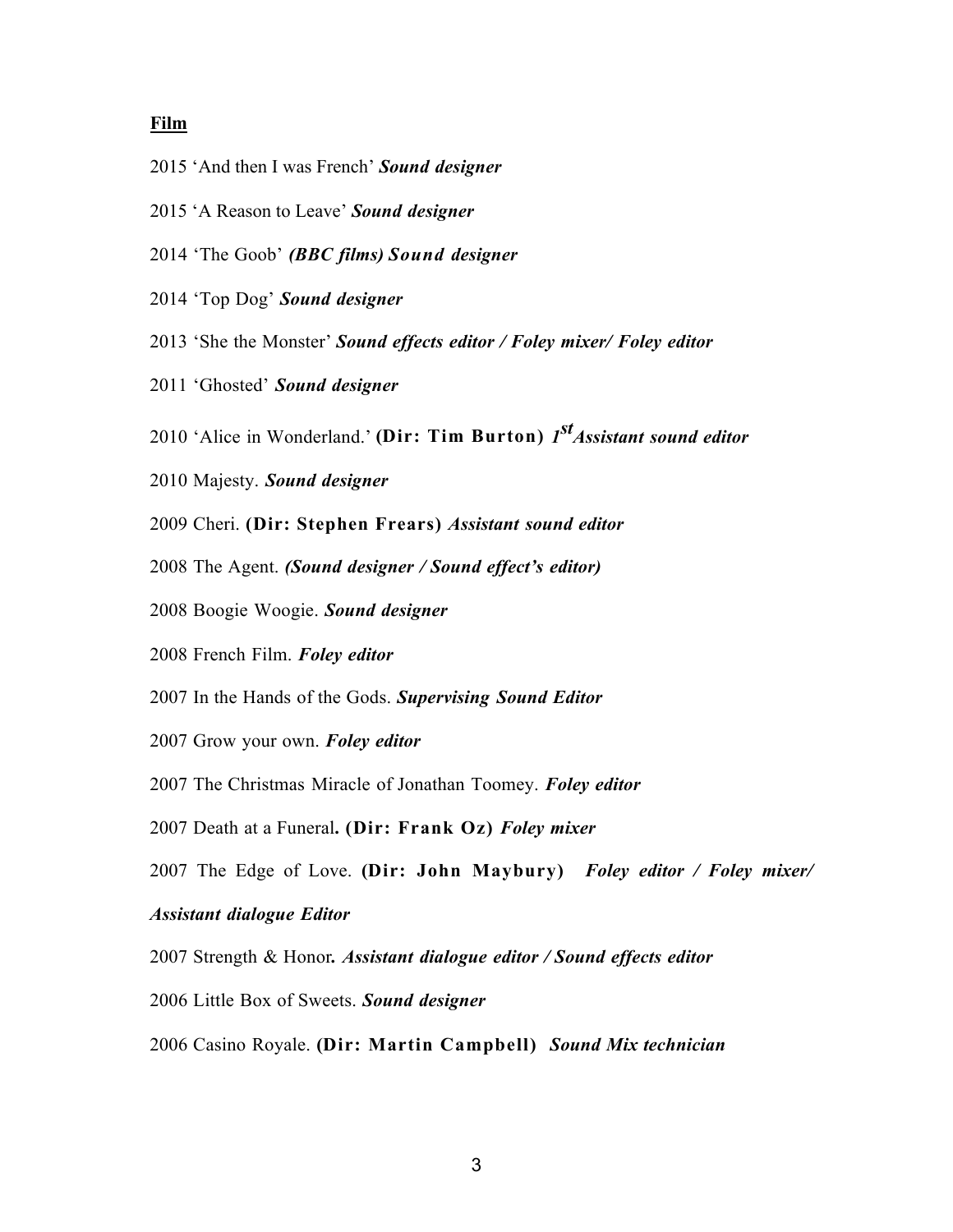## **Film**

Children of Men. **(Dir: Alfonso Cuaron)** *Sound Mix technician*

 Harry Potter and the Goblet of Fire **(Dir: Mike Newell) S***ound Mix technician*

Opal Dream. *Sound Mix technician*

Corpse Bride **(Dir: Tim Burton)** *Sound Mix technician*

Wallace & Gromit in The Curse of The Ware Rabbit. **(Dir: Nick Park)** *Sound*

## *Mix technician*

The Constant Gardener **(Dir: Fernando Meirelles)** *Sound Mix technician*

Charlie & The Chocolate Factory **(Dir: Tim Burton)** *Sound Mix technician*

The Magic Roundabout. *Sound Mix technician*

Nouvelle-France. *Sound Mix technician*

Alexander. **(Dir: Oliver Stone)** *Sound Mix technician*

Alfie. **(Dir: Charles Shyer)** *Sound Mix technician*

King Arthur. **(Dir: Antoine Fuqua)** *Sound Mix technician*

Harry Potter and the Prisoner of Azkaban. **(Dir: Alfonso Cuaron)** *Sound*

# *Mix technician*

Everyone's Happy **(Dir: Frances Lea) (writer: Simon Beaufoy)** *Sound*

# *Editor*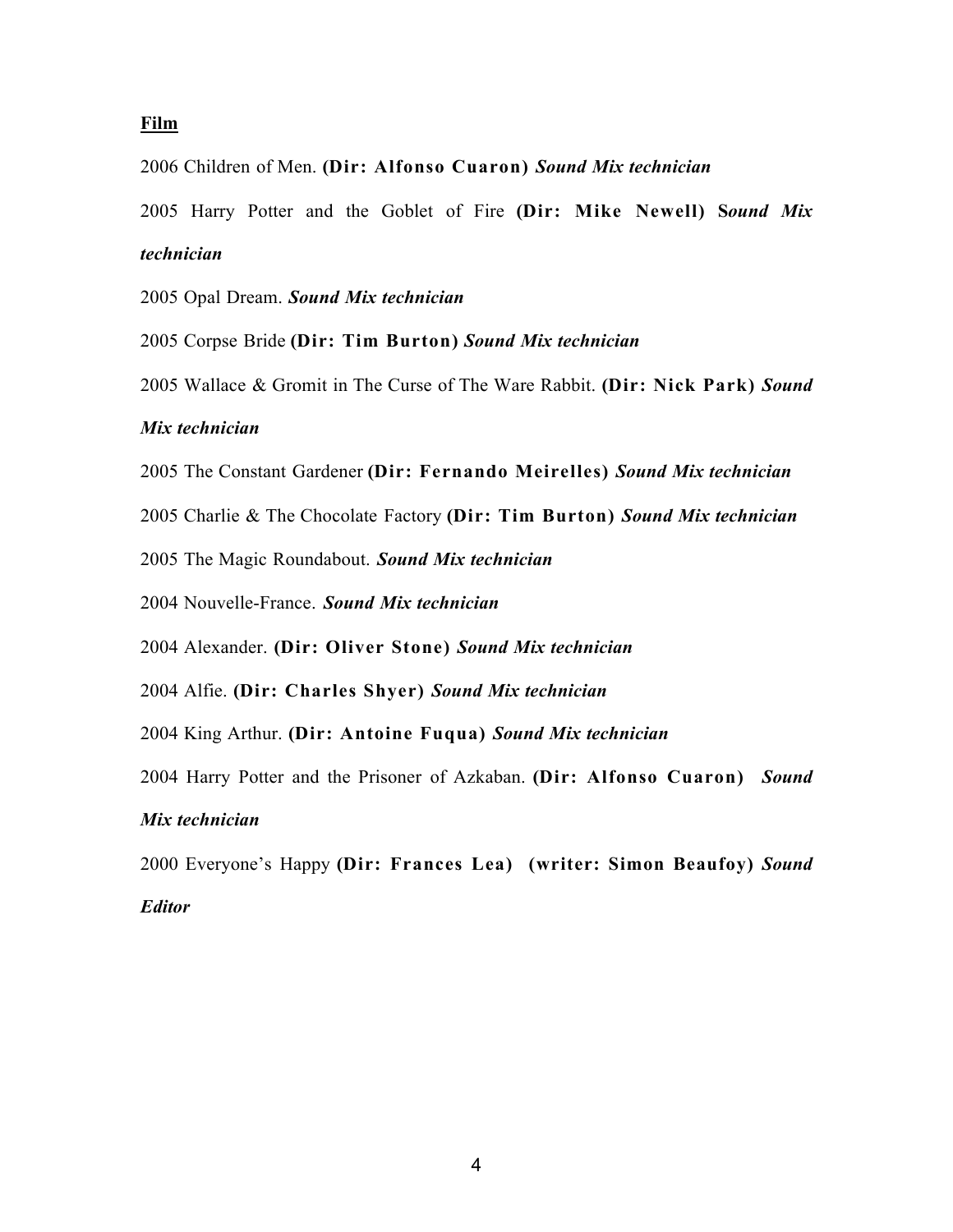#### **Documentary/Factual**

- 2019 'Drunk Tank' Ep1 **dialogue editor**
- 2019 'History of Africa' **Zienab Badawi** S2 Ep1-4 **Sound Designer / dialogue editor**
- 2019 'A very British brothel' S2 Ep1 **dialogue editor**
- 2019 'Celebrity coach trip' S2 Ep22-23 **Sound Designer / dialogue editor**
- 2019 'Street kings' (Vice media) **Sound Designer / dialogue editor**
- 2019 'Made in Chelsea' (All4) **international dubbing mixer**
- 2019 'Unlocking the Universe' **Michael Lachmann** (Science channel) **Sound Designer /**

#### **dialogue editor**

2019 'The Lost Tomb of Alexander the Great' (National Geographic) **Sound Designer /** 

#### **dialogue editor**

- 2015 'Escape to the Continent' (BBC) **Sound editor**
- 2014 'Campus Killer; Santa Barbara' (ITN, Arts & Entertainment) *Sound editor*
- 2014 Flight MH370 the missing links (Discovery) *Sound editor*
- 2014 'Project X' **Richard Parks** (Documentary,Ch5) *Sound editor*
- 2014 'Mega Storm' (Documentary, ITN Ch4) *Sound editor*
- 2014 'Syria's Children' (Documentary, ITN Ch4) *Sound editor*

2013 Micro Monsters 3D **David Attenborough** (Sky 3D) Ep1 *Foley mixer/Foley editor*

2013 Galapagos 3D **David Attenborough** (BBC) Ep1 'Origin' *Foley Mixer/Foley editor*

- 2012 The Men of Washm Station (documentary) *Sound designer*
- 2010 Crack House USA (More 4 Documentary) *Sound effect's editor*
- 2010 The Young Ones Ep3 (Documentary) *Dubbing Mixer / Sound editor*
- 2010 'The Day the World Turned Day-Glo' *Dubbing Mixer / Sound editor*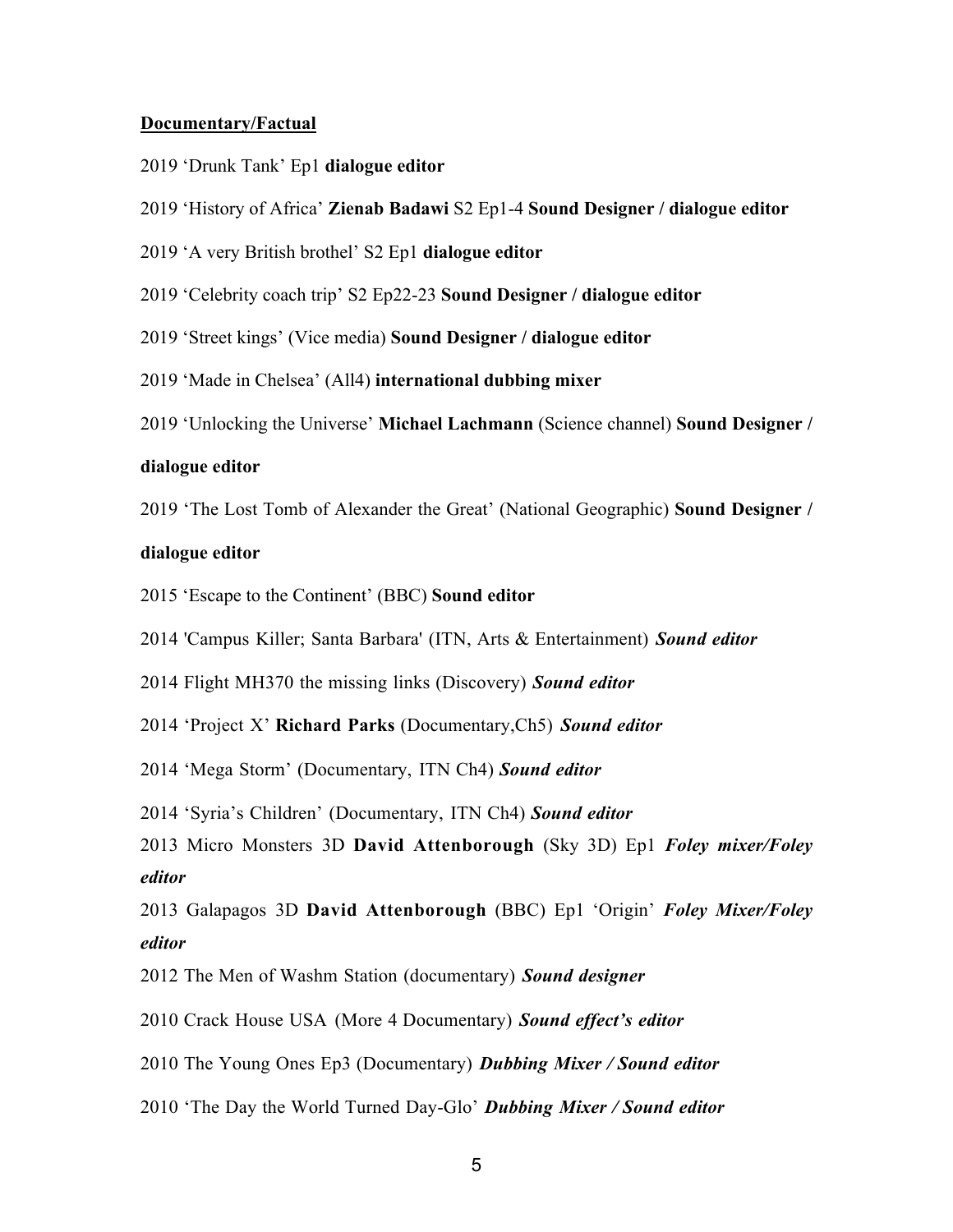## **ADVERTS & CORPORATE**

- 2020 'Eastenders' *(ident's return campaign)* **Sound designer & dubbing mixer**
- 2018 'GDPR' Disney DMI **V.O Recordist**
- 2017 'OVO Tour of Britain' Ident's *Dubbing Mixer/sound editor*
- 2017 'HIBERNOT' Range Rover *Dubbing Mixer/sound editor*
- 2015 Expo 2015 'The family tree' *Sound designer*
- Sport Smart 2 'Dunlop' (Corporate) **Dubbing** *Mixer / Sound Editor*
- Telefonica (Corporate) *Dubbing Mixer / Sound Editor*
- Disney (DMI Productions) *Dubbing Mixer/sound editor*
- Scandinavian Airlines (Big Group) *Dubbing Mixer/sound editor*
- Comic Relief. *Sound designer*
- CIF. *Sound designer*
- Gillette (addict advertising*) Sound designer*
- Rugby Union Football add (Dair*) Sound designer*
- BBC (various trailers) (Red Bee Media) *Sound designer*

Play station 2 *Sound designer*